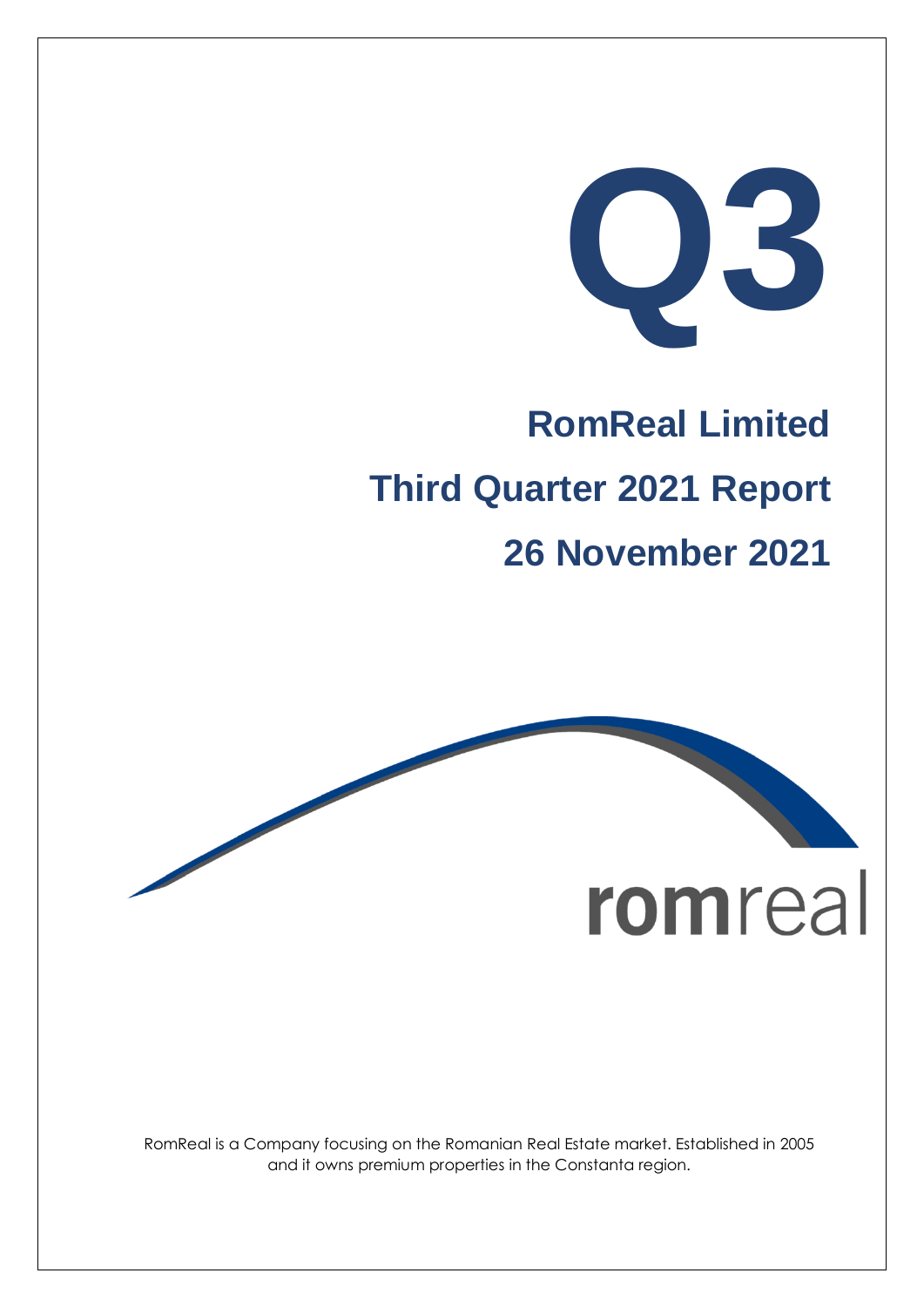

## *Highlights Third Quarter 2021*

#### **Net Asset Value (NAV)**

- Net Asset value was EUR 0.39 (NOK 4.10, before any tax) per share, about 6.1% higher compared to the end of the second quarter 2021.
- The year-end 2020 valuation was concluded by Knight Frank in February 2021 and therefore no further adjustments were made to the value of the investment properties during the quarter.

#### **Operational highlights**

- During the third quarter of 2021, the Company sold a further 24 plots from the Ovidiu Lake side project for a total consideration of EUR 2m. Additionally, the Company entered several other pre-sale transactions for a total consideration of EUR 4m. Total infrastructure investments by end of 3rd quarter 2021was EUR 3.0m.
- Following the end of Q3 2021, the Company entered 8 other sale transactions for a consideration of EUR 0.6m for sales for which binding sales agreements have been signed.

#### **Financial Results**

- Net Result for the quarter was EUR 903,000, compared to a EUR 13,000 loss in 3Q 2020. Net change in cash flow for the quarter was a positive EUR 2,374,000 compared to surplus of EUR 183,000 in the same period last year. This was mainly due to the ongoing sales realised during the quarter.
- At the end of the quarter, the Company had a cash position of EUR 3.58 million plus a total of EUR 4.2 million in unsettled receivables related to binding sales agreements, totalling EUR 7.78 million, or about EUR 0.16 per share.

#### **Macro and real estate market highlights**

- Romania's GDP is estimated to grow by 7% this year, according to IMF, thus revising upwards its forecast for 6% growth made in April. In 2022, the IMF expects Romania's economy to grow by 4.8%. Inflation is seen accelerating to 4.3% in 2021, from 2.6% in 2020. Flash data from the National Statistics Institute indicate a GDP growth of 8% in 3Q 2021, compared to the same period last year, the highest in the EU.
- Asking prices for apartments and houses in Romania continued to raise in the third quarter 2021 compared the second quarter of 2021, up to EUR 1,507/m2 at the end of Q3 and EUR 1,536/ m2 at the end of October 2021. In Constanta, average prices increased by 2.1% during the third quarter of 2021 (EUR 1,360/m2 at the end of September 2021, compared to EUR 1,332/sqm at the end of June 2021), according to [www.imobiliare.ro](http://www.imobiliare.ro/) index.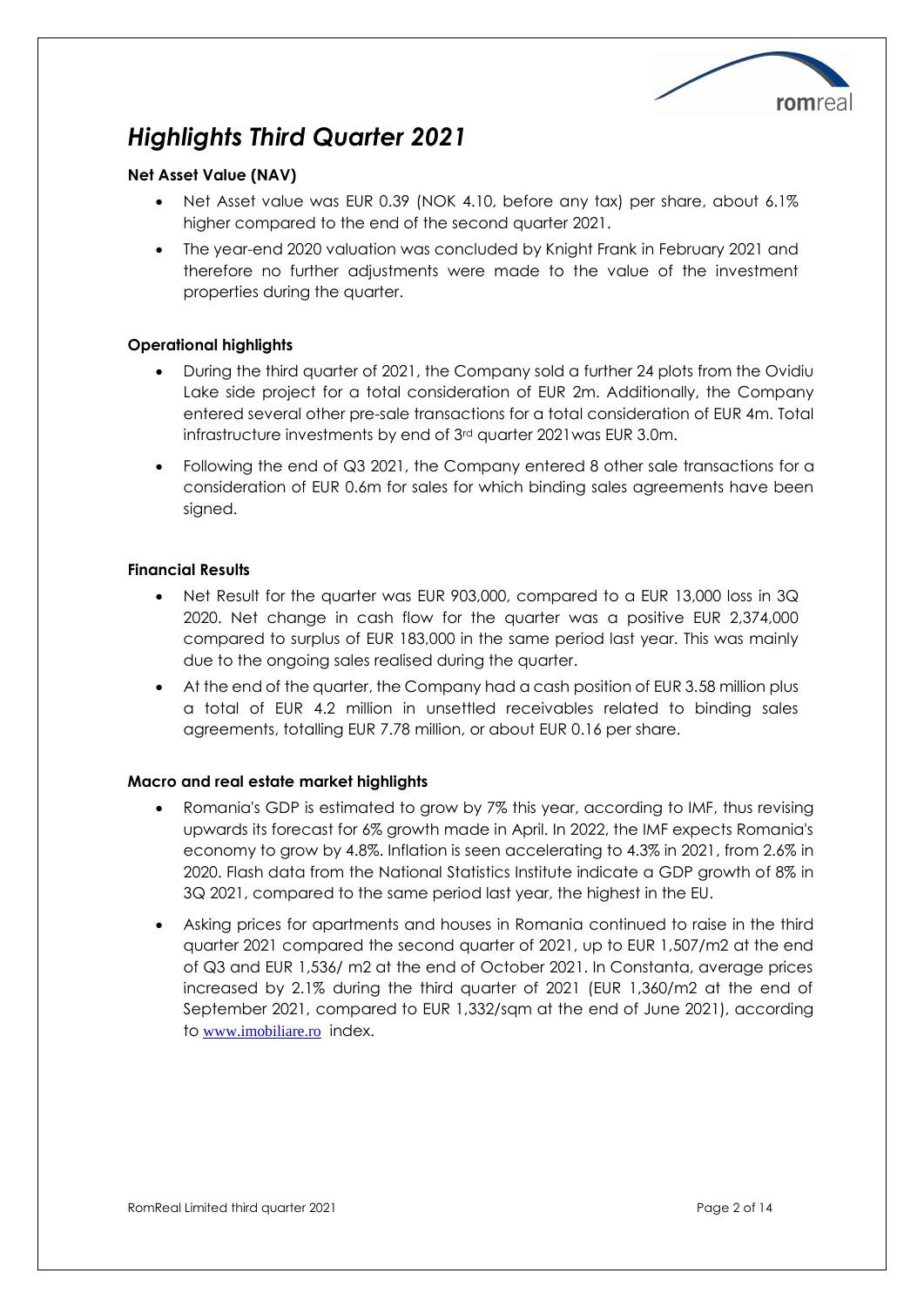

## *Key Financial Figures*

| <b>EUR '000</b>                        | Q3 2021  | Q3 2020 |
|----------------------------------------|----------|---------|
| <b>Operating Revenue</b>               | 2,043    | 32      |
| <b>Operating Expenses</b>              | 366      | (186)   |
| Other operating income/ (expense), net | (1, 413) | 135     |
| Net financial income/(cost)            | (92)     | 9       |
| Pre-tax result                         | 904      | (10)    |
| Result for the period                  | 903      | (13)    |
|                                        |          |         |
| <b>Total assets</b>                    | 16,744   | 19,020  |
| <b>Total liabilities</b>               | 798      | 639     |
| <b>Total equity</b>                    | 15,947   | 18,381  |
| Equity %                               | 95.2%    | 96.6%   |
| NAV per share (EUR)                    | 0.39     | 0.44    |
| Cash position                          | 3,581    | 2,554   |

#### *Movement in Net Asset Value*

The Net Asset Value (NAV) slightly increased to EUR 15,947,000 at the end of Q3 2021 compared to EUR 15, 029,000 at the end of Q2 2021.

| <b>Asset base</b>                    |                 | Q3 2021       |           | Q2 2021         |           |           |
|--------------------------------------|-----------------|---------------|-----------|-----------------|-----------|-----------|
|                                      | <b>EUR '000</b> | EUR/<br>share | NOK/share | <b>EUR '000</b> | EUR/share | NOK/share |
| Investment<br>property               | 2,768           | 0.07          | 0.71      | 4,149           | 0.10      | 1.07      |
| Assets held for<br>sale              | 2,254           | 0.05          | 0.58      | 2,247           | 0.05      | 0.58      |
| Inventories                          | 7,700           | 0.19          | 1.98      | 7,014           | 0.17      | 1.80      |
| Cash                                 | 3,581           | 0.09          | 0.92      | 1,257           | 0.03      | 0.32      |
| Other<br>assets/(liabilities)        | (356)           | (0.01)        | (0.09)    | 363             | 0.01      | 0.09      |
| Net asset value                      | 15,947          |               |           | 15,029          |           |           |
| NAV/Share                            |                 | 0.39          | 4.10      |                 | 0.36      | 3.87      |
| Change in NAV vs<br>previous quarter | 6.1%            |               |           | $-0.2%$         |           |           |

The average number shares used in the NAV calculation above is 41,367,783 shares and unchanged from Q2 2021.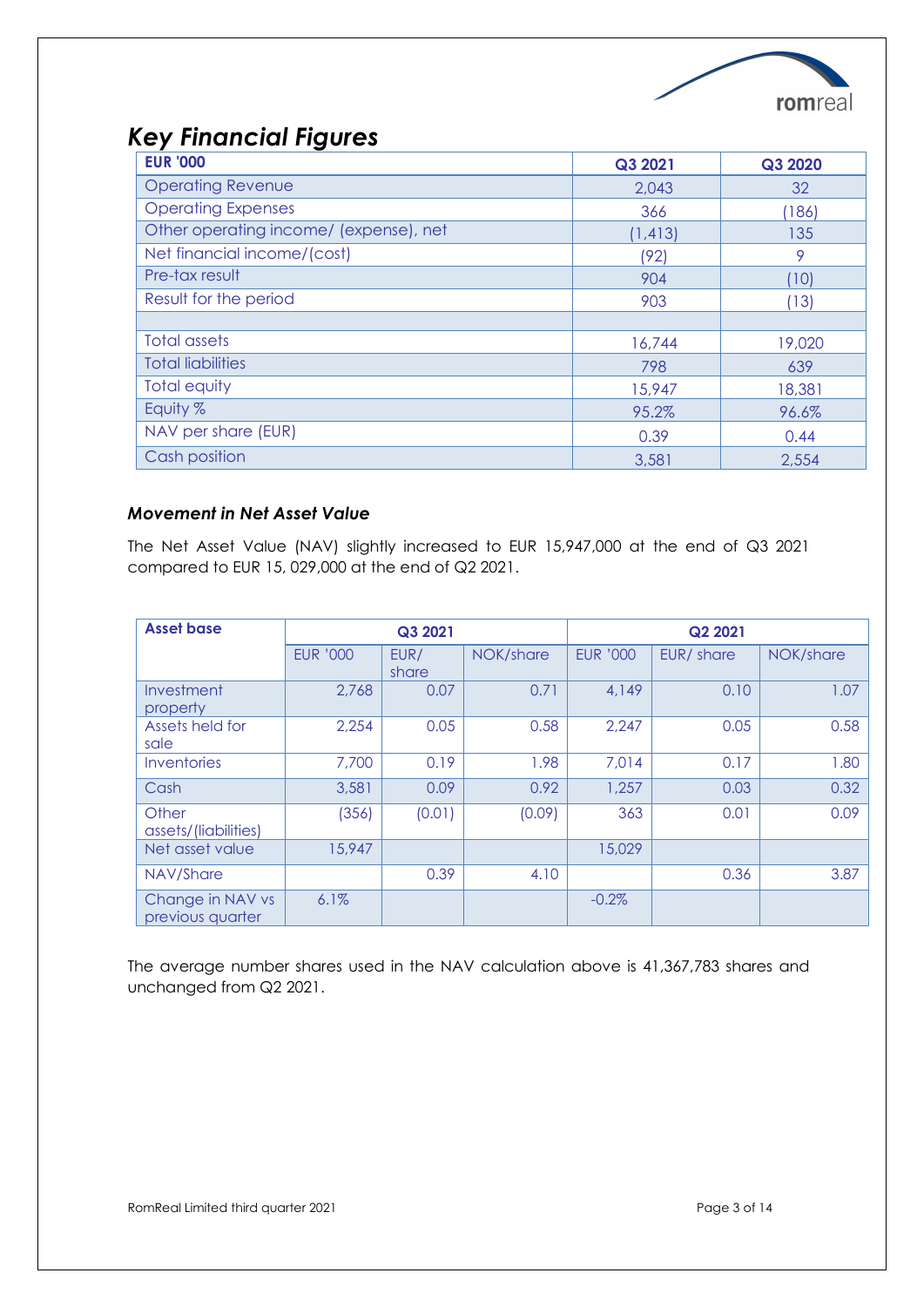

#### **Valuation of Properties**

The end of year 2020 independent valuation of the Company's property was executed by Knight Frank Romania. The property portfolio was evaluated in accordance with the ANEVAR Valuation Standards 2013, which include the International Valuation Standards, issued by the IVSC in 2011. The valuation also complies with the International Financial Reporting Standards (IFRS), issued by the International Accounting Standards Board (IASB); and it is performed in accordance with the RICS Valuation Standards, 8th edition.

|                |        | EUR '000 Y/E 2015 Y/E 2016 Y/E 2017   Y/E 2018   Y/E 2019   Y/E 2020   Q1 2021 |        |        |        |        |        | Q2 2021 | Q32021 |
|----------------|--------|--------------------------------------------------------------------------------|--------|--------|--------|--------|--------|---------|--------|
| Property value | 28,736 | 32,787                                                                         | 23.419 | 14.962 | 15,435 | 13.420 | 13.421 | 13.410  | 12.722 |
| <b>NAV</b>     | 18.089 | 19.369                                                                         | 19.930 | 19,603 | 18,501 | 15.035 | 15,003 | 5.029   | 15,947 |
| Market cap     | 7,933  | 1.052                                                                          | 12,100 | .848   | 9.326  | 8.687  | 7.819  | 6.950   | 7.363  |
| Market cap/NAV | 44%    | 57%                                                                            | 61%    | 60%    | 50%    | 58%    | 52%    | 46%     | 46%    |
|                |        |                                                                                |        |        |        |        |        |         |        |



#### **Cash Flow**

| <b>EUR '000</b>                            | Q3 2021 | Q3 2020                  |
|--------------------------------------------|---------|--------------------------|
| Net cash flow from operating activities    | (246)   | (178)                    |
| Net cash flow used in investing activities | 2,569   | 76)                      |
| Net cash flows from financing activities   | ۰       | $\overline{\phantom{a}}$ |
| Net cash change during period              | 2,324   | (254)                    |

Operating cash flow for Q3 2021 was positive EUR 2,324,000 compared to a negative EUR 254,000 in the same quarter last year. The net positive change is mainly explained by the disposals made during the first quarter. The net cash from investing activities includes the collections made in respect of the sold plots.

## *Market Facts – Macro*

**Gross Domestic Product of** [Romania](https://countryeconomy.com/countries/romania) is estimated to grow 7% this year, according to the International Monetary Fund (IMF), revising upwards its forecast for 6% growth made in April. In 2022, the IMF expects Romania's economy to grow by 4.8%.

Romania's current account deficit is forecast to rise to 5.7% of GDP in 2021, from 5.2% in 2020. In 2022, the current account gap is seen narrowing to 5.5%, according to the report.

Consumer price inflation is seen increasing to 4.3% in 2021 from 2.6% in 2020. In 2022, the IMF sees inflation slowing to 3.4%. Flash data from the National Statistics Institute indicate a GDP growth of 8% in 3Q.2021, compared to the same period last year, the highest in the EU.

In 2022, the IMF expects Romania's economy to grow by 4.8%, the Fund said in the April edition of its World Economic Outlook (WEO) report.

There have been over 1.75m confirmed cases of coronavirus in Romania so far. Romania has only seen some improvement in the last two weeks. Together with Bulgaria and the "German speaking" countries in the EU, Romania has the lowest vaccination rate in the EU.

## *Real Estate market facts*

RomReal Limited third quarter 2021 **Page 4 of 14** Page 4 of 14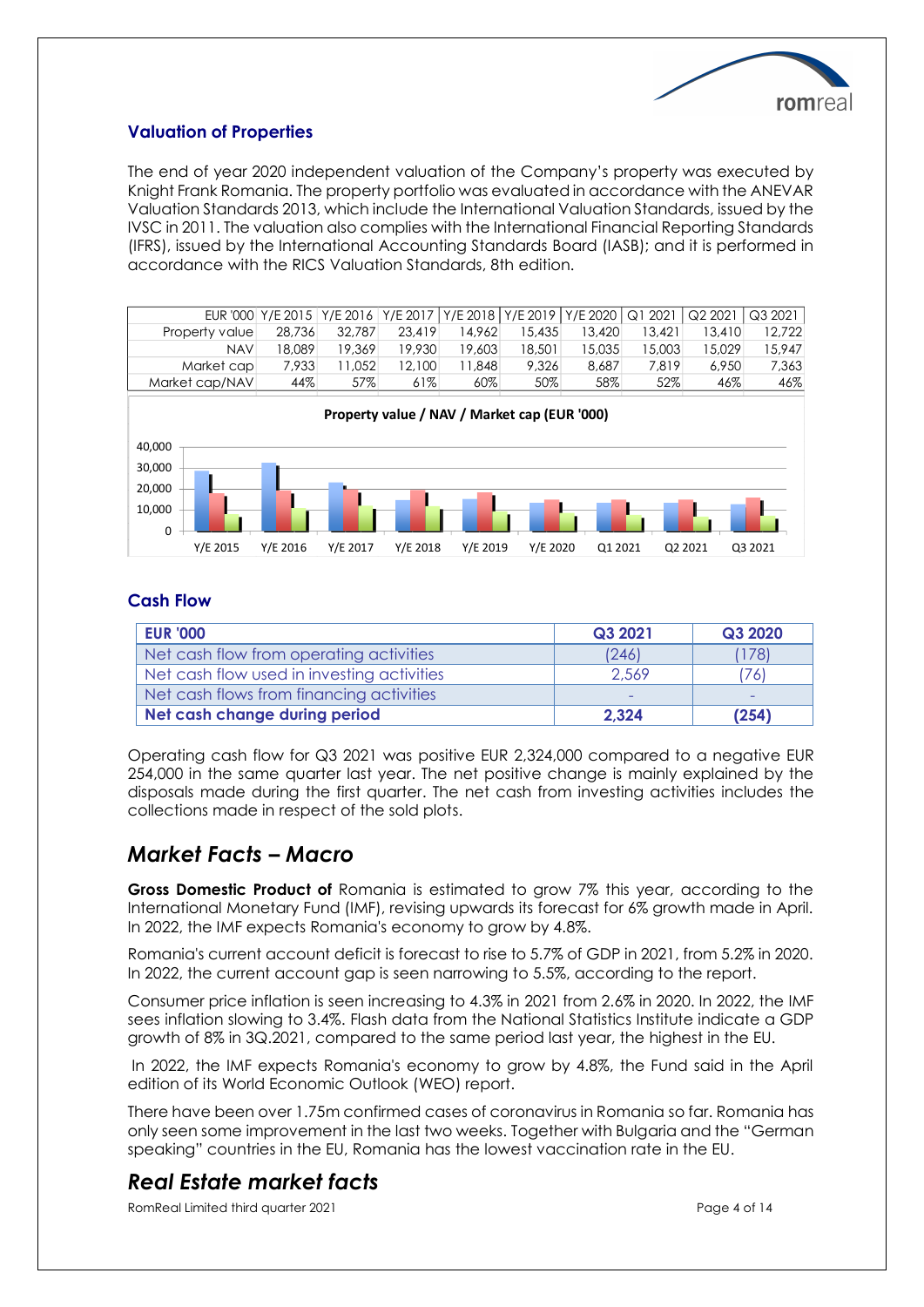

In the first six months of this year, the construction sector increased by 6.1% in nominal terms and 3.8% in seasonally adjusted terms, compared to the same period of 2020.

The volume of new construction increased by 14% year-on-year and compensated for lower volumes of capital repairs and maintenance work.

*Investment*: Total investment volume in H1 2021 amounted to EUR 303m, 21% below the first six months of the previous year. Bucharest attracted more than half of the investment volume, respectively 67%, in five transactions with office and hotels

*Offices:* At the end of H1 2021, the Bucharest modern office stock has reached 3m sqm of office space, of which 63% being class A. During 2021, three new office buildings were delivered in Bucharest with a total Gross Leasable Area (GLA) of 46,000 m2 and a combined vacancy rate of only 33%. From this new supply, the Center-West sub-market claimed the largest amount, as Campus 6.2 office building with a total GLA of 19,800 m2 was delivered.

*Retail*: Romania's modern retail stock reached at the end of H1 2021 at 3.93m m2 of shopping centers and retail parks, as circa 25,700 m2 were delivered in H1. Of the modern stock layout, 31% is concentrated in Bucharest while the rest is scattered throughout the regional cities. Shopping centers prevail with 62% of the total modern area. At the end of H1 2021, circa 177,800 m2 were under construction and expected to be delivered by year's end. From the total amount to be added to the Romania's modern stock, the overwhelming majority, meaning 91% will be inaugurated in regional cities.

*Industrial:* Industrial modern stock in Romania reached at the end of H1 2021 about 5.4m m2. Half of the new supply during the year was added to Bucharest's industrial stock, while the other half represented expansions of West / North West, South and Central industrial hubs. With the constant new deliveries, the country's modern stock composition improved over the years, reaching at the end of the first half of 2021 to be formed of 88% class A modern spaces.

*Land market:* In the first half of 2021 more than 80 hectares of development sites were sold nationwide, with the vast majority located in Bucharest and its outskirts. Over half of the total area was acquired for its potential of a future industrial use. This is followed by residential use with about a fifth of the demand. VGP Group bought a 25 hectares plot in north Bucharest, where it intends to build a new industrial park. CTP, acquired a large land plot as well in the southern part of Bucharest.

*Residential Market:* During Q3 2021 residential average prices in Romanian apartments increased by about 2% compared to the beginning of the quarter, from EUR 1.480 per m2 to EUR 1.507 per m2. In Constanta, average prices increased by some 2,1% from EUR 1,332 per m2 to EUR 1,360 per m2 according to [www.imobiliare.ro](http://www.imobiliare.ro/) index.

## *Operational Overview*

Lake Side (No.1 on the table) – The Company has on-going processes for plot sales in the area. Grid connection of the land has been finalised in October 2021.

Oasis (No. 3 on the table) – The Company has commenced the process to re-authorise the works to finalise the blocks erected on site. This in order to add value to the plot and authorise the works for constructing the utilities in the area, with required permits hopefully granted during first half next year. Based on the infrastructure investments strategy implemented on Lake Side, a similar approach is recently decided on Oasis. Furthermore, the Board has made a principal decision to finalise the two block structures and upgrade the four houses on the plot. This to hopefully improve profits and speed up exit.

RomReal Limited third quarter 2021 **Page 5 of 14** Page 5 of 14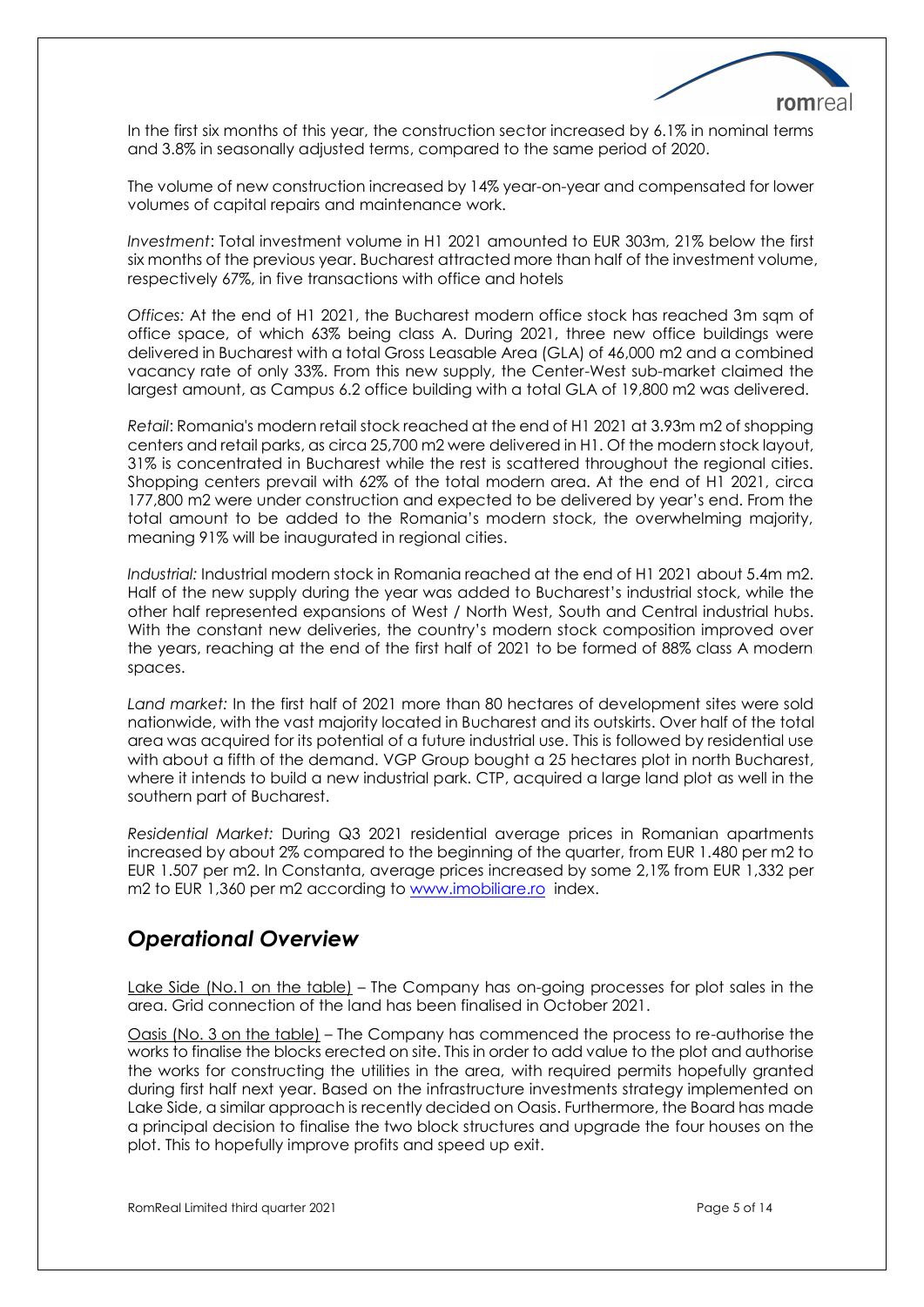

Industrial Park (No. 4 on the table) – The Company is again in an early negotiating process with an international company to sell parts of the plot, but no binding agreement is signed yet.

Balada Market (No. 6 on the table) - The plot and building is for sale. In order to its increase income, a regulation process to utilise a larger part of the plot for parking has commenced and is now expected approved during Q1 2022. Presently, the pedestrian walk on the property is upgraded.

Ovidiu Residence (former Badulescu plot (No. 2 on the table) – Based on the Lakeside plot experience, the Company has commenced a process to regulate this plot located nearby Lakeside for residential and commercial use. This is set to include infrastructure investments to make the project more attractive.

Ovidiu Residence 2 (former 7,900 sqm)- The Company will commence a process to regulate the plot located nearby Lakeside for residential and commercial use. This will include infrastructure investments.

Ovidiu Residence 3 (former 7,100 sqm)- The Company will commence a process to regulate the plot located nearby the road between Ovidiu and Constanta for residential and commercial use. It is expected to include infrastructure investments.

#### **Restitution claim, plot of 1,453 sqm, Constanta Court case no. 2567/118/2016**

The piece of land is agreed to be sold to the buyer of the Company's previous Mamaia North plots, as soon as the administrative procedures for the transfer of the plot to the Company is finalised, with a targeted closing before year-end 2021. The agreed gross price is about EUR 390,000.

#### **The Property Portfolio**

The Company's land bank consists at the end of Q3 2021 of 6 plots with a total size of 241,075 m2:

| <b>Plot name</b>  | <b>Location</b>        | Size(m2) |
|-------------------|------------------------|----------|
| 1 Ovidiu Lakeside | Constanta North/Ovidiu | 23,530   |
| 2 Badulescu plot  | Constanta North/Ovidiu | 50,000   |
| 3 Ovidiu (Oasis)  | Constanta North/Ovidiu | 23,685   |
| 4 Centrepoint     | Constanta North/Ovidiu | 121,672  |
| 5 Gunaydin plot   | Constanta North/Ovidiu | 15,000   |
| 6 Balada Market   | Central Constanta      | 7,188    |
| Total             |                        | 241,075  |

#### **Shareholder Information**

Please see below the list of the top 20 shareholders in RomReal as of 18 November 2021:

RomReal Limited third quarter 2021 **Page 6 of 14** Page 6 of 14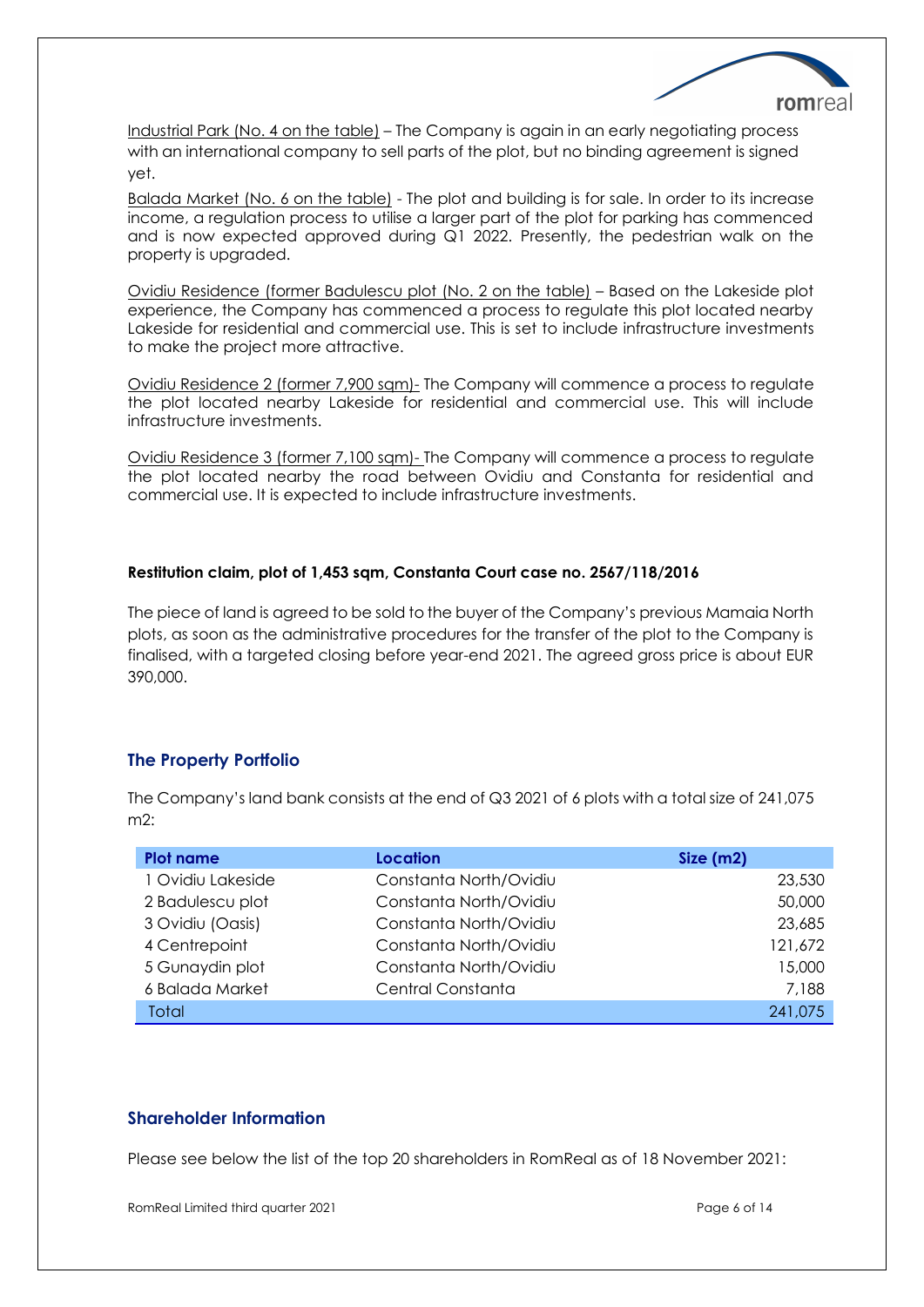|                                               | ∕              | romrea       |
|-----------------------------------------------|----------------|--------------|
| <b>Rank</b><br><b>Name</b>                    | <b>Holding</b> | <b>Stake</b> |
| SIX SIS AG<br>1                               | 10,331,934     | 24.98%       |
| $\overline{2}$<br>THORKILDSEN, WENCHE SYNNØVE | 5,392,985      | 13.04%       |
| 3<br>GRØNSKAG, KJETIL                         | 4,746,127      | 11.47%       |
| SAGA EIENDOM AS<br>4                          | 3,316,638      | 8.02%        |
| 5<br>AUSTBØ, EDVIN                            | 2,108,500      | 5.10%        |
| Danske Bank A/S<br>6                          | 1,507,924      | 3.65%        |
| <b>ENERGI INVEST AS</b><br>$\overline{7}$     | 1,253,611      | 2.66%        |
| <b>ORAKEL AS</b><br>8                         | 1,101,000      | 2.66%        |
| 9<br><b>BNP Paribas Securities Services</b>   | 991,717        | 2.40%        |
| 10<br>SPAR KAPITAL INVESTOR AS                | 940,236        | 2.27%        |
| <b>THORKILDSEN INVEST AS</b><br>11            | 829,478        | 2.01%        |
| 12<br><b>GRØNLAND, STEINAR</b>                | 778,680        | 1.88%        |
| 13<br>PERSSON, ARILD                          | 718,000        | 1.74%        |
| 14<br><b>HOEN, ANDERS MYSSEN</b>              | 689,557        | 1.67%        |
| 15<br><b>KVAAL INVEST AS</b>                  | 565,000        | 1.37%        |
| SILJAN INDUSTRIER AS<br>16                    | 481,480        | 1.16%        |
| <b>AKSEL MAGDAHL</b><br>17                    | 476,403        | 1.15%        |
| NORDNET LIVSFORSIKRING AS<br>18               | 476,403        | 1.11%        |
| <b>FRENICO AS</b><br>19                       | 396,000        | 0.96%        |
| 20<br><b>CITIBANK</b>                         | 220,000        | 0.53%        |
| <b>TOP 20</b>                                 | 37.321.673     | 89.83%       |

(1) This is the Top 20 Shareholder list as per 18 Nov 2021

(2) The total issued number of shares issued at end Q3 2021 was 41,367,783.

(3) Thorkildsen Invest AS is a Company controlled by RomReal Kay Thorkildsen family.

(4) Chairman Kjetil Grønskag owns directly and indirectly 4,746,127 shares corresponding to 11.47%.

(5) The above list is the 20 largest shareholders according to the VPS print out; please note that shareholders might use different accounts and account names, adding to their total holding.

#### **Outlook**

RomReal, according to the strategy, is focusing on land value enhancing activities in order to improve the shareholder value and exit. This includes, among others, increased sales & marketing efforts, and if deemed required some infra-structure investments, and more resources into regulation processes.

In order to speed up an exit and target a higher profitability on the attractive located Oasis project, the Board of Directors have decided to provide the financial resources to complete the two apartment structures and upgrade the four houses on the property. This in addition to the infrastructure required on the Oasis project is both increasing the risk and project upside.

#### **INFORMATION ON FINANCIAL CONDITION AND OPERATING RESULTS**

#### **Accounting Principles**

RomReal Limited third quarter 2021 **Page 7 of 14** Page 7 of 14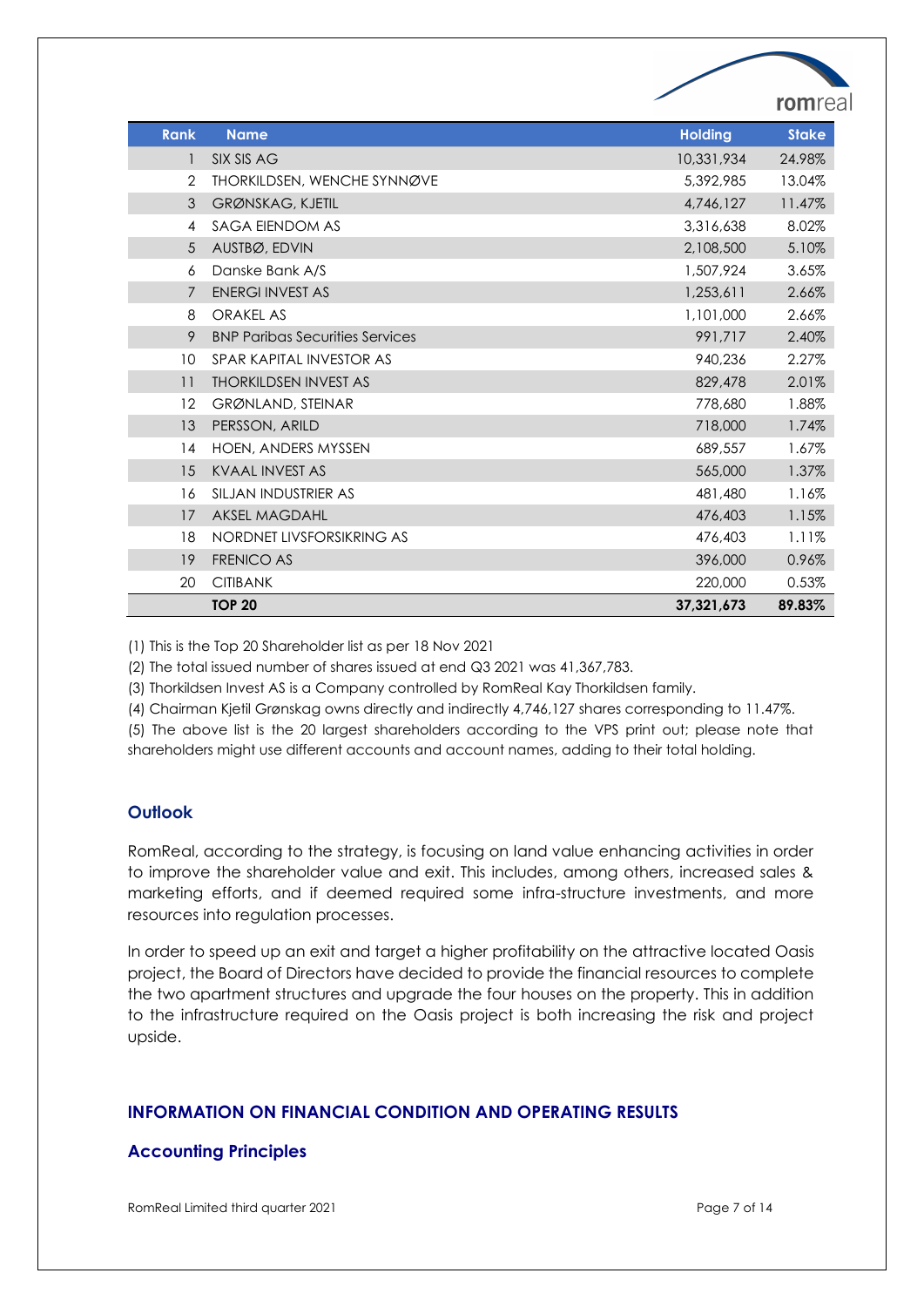

The condensed consolidated interim financial statements for the third quarter of 2021, which have been prepared in accordance with IFRS as adopted by EU and IAS 34 Interim Financial Reporting, give a true and fair view of the Company's consolidated assets, liabilities, financial position and results of operations. The accounting policies applied in the preparation of the quarterly result are consistent with the principles applied in the financial statements for the year to 31 December 2020. The financial statements have been prepared on a going concern basis.

To information presented in the interim report for the third quarter of 2021 includes a fair review of important events that have occurred during the period and their impact on the condensed financial statements, the principal risks and uncertainties for the remaining of 2021, and major related party transactions.

#### **Comparative data for Q3 2021 and Q3 2020**

The interpretations below refer to comparable financial information for Q3 2021 and Q3 2020. They are prepared for RomReal on a consolidated basis and use consistent accounting policies and treatments.

#### **Operating Revenue**

The operating revenue during Q3 2021 was EUR 2,043,000 compared to a total of EUR 32,000 reported in Q3 2020. This consists of the revenue resulting mainly from the disposals made during the quarter as well as the rent earned by the company in respect of some of the plots.

#### **Operating Expenses**

Total operating expenses amounted to a positive EUR 366,000 in Q3 2021 compared to a total negative EUR 186,000 in Q3 2020. The main elements of cost relate to the EUR administrative expenses (EUR 250,000) and the payroll costs (EUR 50,000). The unrealised gains in respect of the inventories portfolio added another EUR 689,000 unrealised gains.

#### **Other operating income/ (expense), net**

The other operating income/ (expense) during the quarter were a loss of EUR 1,413,000, compared to a gain of EUR 135,000 during the same period of the previous year.

#### **Profit/ (loss) from operations**

During Q3 2021, RomReal generated an operating profit of EUR 996,000, compared to a loss of EUR 19,000 in Q3 2020.

#### **Financial Income and expense**

Foreign exchange result for Q3 2021 was a net loss of EUR 92,000 compared to a net foreign exchange gain of EUR 9,000 in Q3 2020. During the quarter the RON lost 0.41% to the EUR. The Company's policy is to hedge these effects by retaining most of its cash in Euros and also by denominating all receivables in Euros. Although not reflected from an accounting perspective, practice in real estate is that transactions are denominated in EUR and payments made at the exchange rate ruling at the date of payment, hence reducing the risk of cash losses due to exchange rate movements.

#### **Result before tax**

RomReal Limited third quarter 2021 **Page 8 of 14** Page 8 of 14 The result before tax in Q3 2021 was a gain of EUR 904,000 compared to a loss before tax of EUR 10,000 in Q3 2020.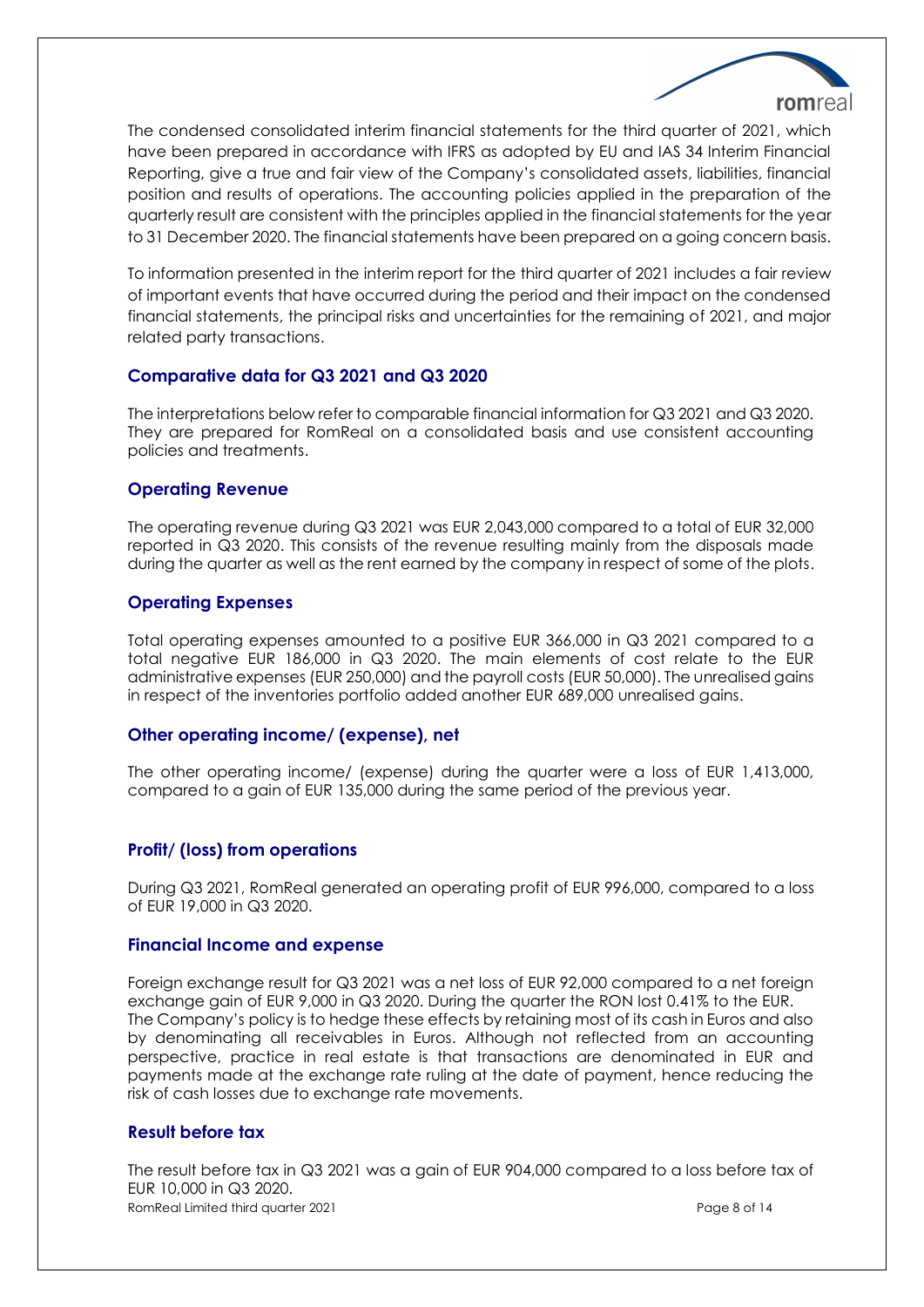

#### **Cash and cash equivalents**

The Company's cash and cash equivalents position at end of Q3 2021 was EUR 3,581,000 compared to EUR 1,247,000 as at end of Q2 2021.

|   | Romreal portfolio / sale transactions to be completed in 2021-2024 |                  |           |                                 |           |                             |           |           |
|---|--------------------------------------------------------------------|------------------|-----------|---------------------------------|-----------|-----------------------------|-----------|-----------|
|   |                                                                    |                  |           | <b>Agreed sale Installments</b> | <b>To</b> | To                          | <b>To</b> | <b>To</b> |
|   |                                                                    |                  | value     | received@                       | cash      | cash                        | cash      | cash      |
|   | <b>No Plot name</b>                                                | <b>Location</b>  | (EUR)     | 12/11/2021                      | 2021      | 2022                        | 2023      | 2024      |
|   |                                                                    | <b>Bucharest</b> |           |                                 |           |                             |           |           |
|   | 1 Alexandriei plot                                                 | sector 5         | 1,850,000 | 1,850,000                       |           |                             |           |           |
|   |                                                                    | Ovidiu           |           |                                 |           |                             |           |           |
|   | 2 Ovidiu Lakeside plot 15                                          | Constanta        | 58,000    | 54,249                          | 3,751     |                             |           |           |
|   |                                                                    | Ovidiu           |           |                                 |           |                             |           |           |
|   | 3 Ovidiu Lakeside plot 16                                          | Constanta        | 163,210   | 163,210                         |           |                             |           |           |
|   |                                                                    | Ovidiu           |           |                                 |           |                             |           |           |
|   | 4 Ovidiu Lakeside 10 plots                                         | Constanta        | 387,540   | 387,540                         |           |                             |           |           |
|   |                                                                    | Ovidiu           |           |                                 |           |                             |           |           |
|   | 5 Ovidiu Oasis plot                                                | Constanta        | 88,000    | 41,200                          | 10,400    | 36,400                      |           |           |
|   |                                                                    | Ovidiu           |           |                                 |           |                             |           |           |
|   | 6 Ovidiu Lakeside 6 blocks                                         | Constanta        | 2,658,500 | 450,000                         | 245,390   | 736,170                     | 736,170   | 490,770   |
|   |                                                                    | Ovidiu           |           |                                 |           |                             |           |           |
|   | 7 Ovidiu Lakeside 28 plots                                         | Constanta        | 1,318,400 |                                 | 164.800   | 659,200                     | 494.400   |           |
|   |                                                                    | Ovidiu           |           |                                 |           |                             |           |           |
| 8 | Ovidiu Lakeside 10 plots                                           | Constanta        | 452,600   | 100,000                         | 29,383    | 176,299                     | 146,918   |           |
|   |                                                                    | Ovidiu           |           |                                 |           |                             |           |           |
| 9 | Ovidiu Lakeside plot 13                                            | Constanta        | 42,200    | 21,100                          |           | 21,100                      |           |           |
|   |                                                                    | Ovidiu           |           |                                 |           |                             |           |           |
|   | 10 Ovidiu Lakeside plot 14                                         | Constanta        | 42.200    | 21,100                          |           | 21.100                      |           |           |
|   | <b>Total</b>                                                       |                  | 7,060,650 | 3,088,399                       |           | 453,724 1,650,269 1,377,488 |           | 490.770   |

RomReal portfolio / sale transactions to be completed in 2021/2022.

#### **Taxation**

The Company is required to calculate its current income tax at a flat rate of 16%. Starting 2013, based on turnover thresholds, some companies in the Group are subject to 16% taxable profits, while some are subject to 1% tax calculated on total revenue. This is the case for 4 of the Group companies (2 pays 1% tax and 2 of them 3% tax) while 1 company is subject to 16% on taxable profits.

The Company accounts for deferred tax on all movements in the fair values of its investment properties at a flat rate of 16%. Any change in the deferred tax liability or change in the deferred tax asset is reflected as an element of income tax in the profit and loss statement. The Company recognises deferred tax asset for the amount of carried forward unused tax losses to the extent that it is probable that future taxable profits will be available against which the unused tax losses can be utilised.

#### **Provisions**

The company has accepted the tax claim of EUR 1.05 million. This amount is similar to the amount provisioned in September 2020.

RomReal Limited third quarter 2021 **Page 9 of 14** Page 9 of 14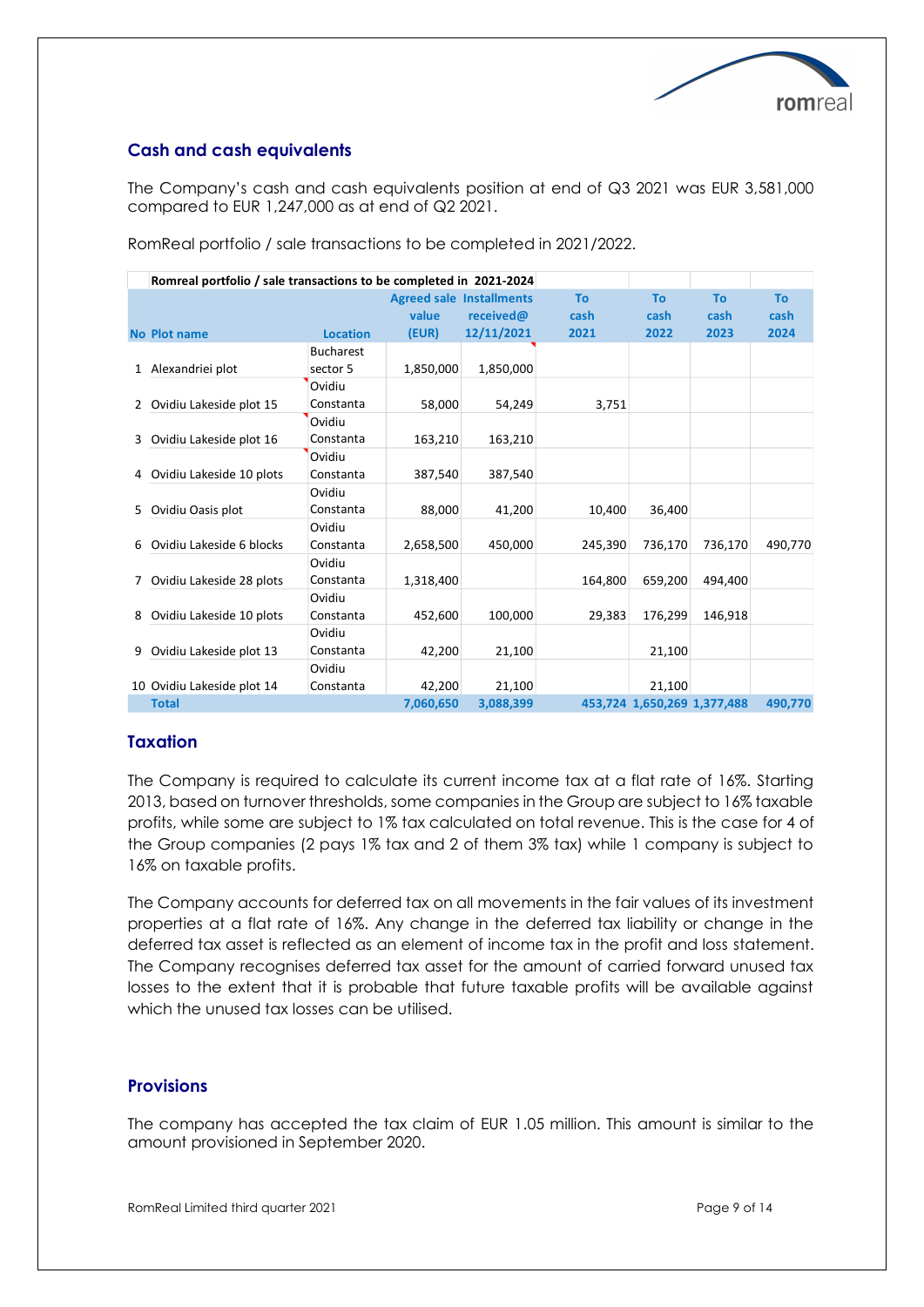

## **CONSOLIDATED INCOME STATEMENT (UNAUDITED)**

**Figures in thousand EUR**

|                                             | Q3 2021  | Q3 2020  | <b>YTD 2021</b> | <b>YTD 2020</b> |
|---------------------------------------------|----------|----------|-----------------|-----------------|
|                                             |          |          |                 |                 |
| Rent revenue                                | 47       | 38       | 128             | 219             |
| Revenue from sale of assets                 | 1.996    | (6)      | 2.504           | 977             |
| <b>Operating revenue</b>                    | 2,043    | 32       | 2,632           | 1,195           |
|                                             |          |          |                 |                 |
| Payroll expenses                            | (50)     | (39)     | (179)           | (143)           |
| Management fees                             | (23)     | (53)     | (71)            | (101)           |
| Inventory (write off)/reversal              | 689      | (47)     | 827             | 46              |
| General and administrative expenses         | (250)    | (47)     | (491)           | (300)           |
| <b>Operating expenses</b>                   | 366      | (186)    | 86              | (496)           |
|                                             |          |          |                 |                 |
| Profit/ (loss) before other operating items | 2,409    | (154)    | 2,718           | 699             |
|                                             |          |          |                 |                 |
| Other operating income/(expense), net       | (1, 413) | 135      | (1,555)         | (562)           |
| <b>Profit from operations</b>               | 996      | (19)     | 1,163           | 137             |
| Financial income                            | 1        | 11       | 4               | 13              |
| Financial costs                             | (97)     | (3)      | (507)           |                 |
|                                             | 3        | $\Omega$ | (50)            | (9)             |
| Foreign exchange, net                       |          |          |                 | (651)           |
| <b>Result before tax</b>                    | 904      | (10)     | 609             | (510)           |
| Tax expense                                 | (1)      | (3)      | (9)             | (10)            |
| <b>Result of the period</b>                 | 903      | (13)     | 601             | (520)           |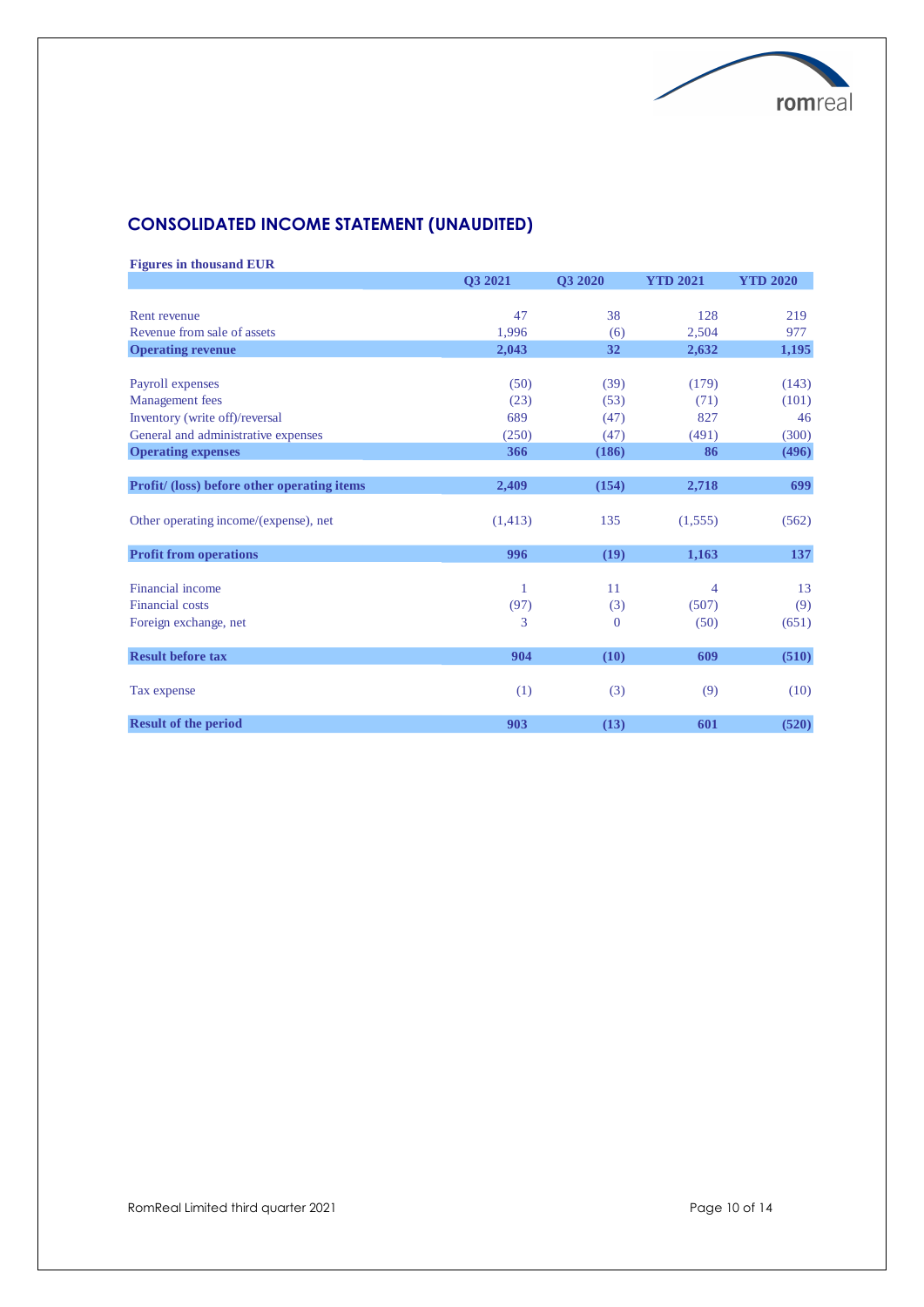# romreal

## **CONSOLIDATED BALANCE SHEET (UNAUDITED)**

| <b>Figures in thousand EUR</b>  |                       |                       |                      |
|---------------------------------|-----------------------|-----------------------|----------------------|
| <b>ASSETS</b>                   | September 30,<br>2021 | September 30,<br>2020 | December 31,<br>2020 |
| <b>Non-current assets</b>       |                       |                       |                      |
| Investment properties           | 2,768                 | 3,755                 | 3,329                |
| Property, plant and equipment   | 50                    | 89                    | 74                   |
| Deferred tax asset              | 114                   | 117                   | 116                  |
| <b>Total non current assets</b> | 2,932                 | 3,961                 | 3,520                |
| <b>Current assets</b>           |                       |                       |                      |
| <b>Inventories</b>              | 7,700                 | 8,975                 | 7,850                |
| Other short term receivables    | 277                   | 731                   | 523                  |
| Cash and cash equivalents       | 3,581                 | 2,808                 | 1,207                |
| <b>Total current assets</b>     | 11,558                | 12,529                | 9,581                |
| Assets held for sale            | 2,254                 | 2,329                 | 2,240                |
| <b>TOTAL ASSETS</b>             | 16,744                | 18,819                | 15,340               |

| <b>EQUITY AND LIABILITIES</b>        | September 30,<br>2021 | September 30,<br>2020 | December 31,<br>2020 |
|--------------------------------------|-----------------------|-----------------------|----------------------|
| <b>Equity</b>                        |                       |                       |                      |
| Share capital                        | 103                   | 103                   | 103                  |
| Contributed surplus                  | 87,117                | 87,117                | 87,117               |
| Other reserves                       | 160                   | 160                   | 160                  |
| <b>Retained earnings</b>             | (75, 658)             | (71, 699)             | (71,700)             |
| Result of current period             | 601                   | (507)                 | (3,958)              |
| <b>FX</b> reserve                    | 3,639                 | 3,389                 | 3,313                |
| <b>Total equity</b>                  | 15,947                | 18,564                | 15,035               |
| <b>Non current liabilities</b>       |                       |                       |                      |
| Deferred income tax                  | 119                   | 130                   | 117                  |
| <b>Total non current liabilities</b> | <b>119</b>            | <b>130</b>            | <b>117</b>           |
| <b>Current Liabilities</b>           |                       |                       |                      |
| Other payables                       | 132                   | 99                    | 93                   |
| Deferred income                      | 487                   | 26                    | 36                   |
| Tax payable                          | 60                    | $\Omega$              | 60                   |
| <b>Total current liabilities</b>     | 679                   | 125                   | 189                  |
| <b>TOTAL EQUITY AND LIABILITIES</b>  | 16,744                | 18,819                | 15,340               |

RomReal Limited third quarter 2021 and the state of 14 and 2021 and 2021 and 2021 and 2021 and 2021 and 2021 and 2021 and 2021 and 2021 and 2021 and 2021 and 2021 and 2021 and 2021 and 2021 and 2021 and 2021 and 2021 and 2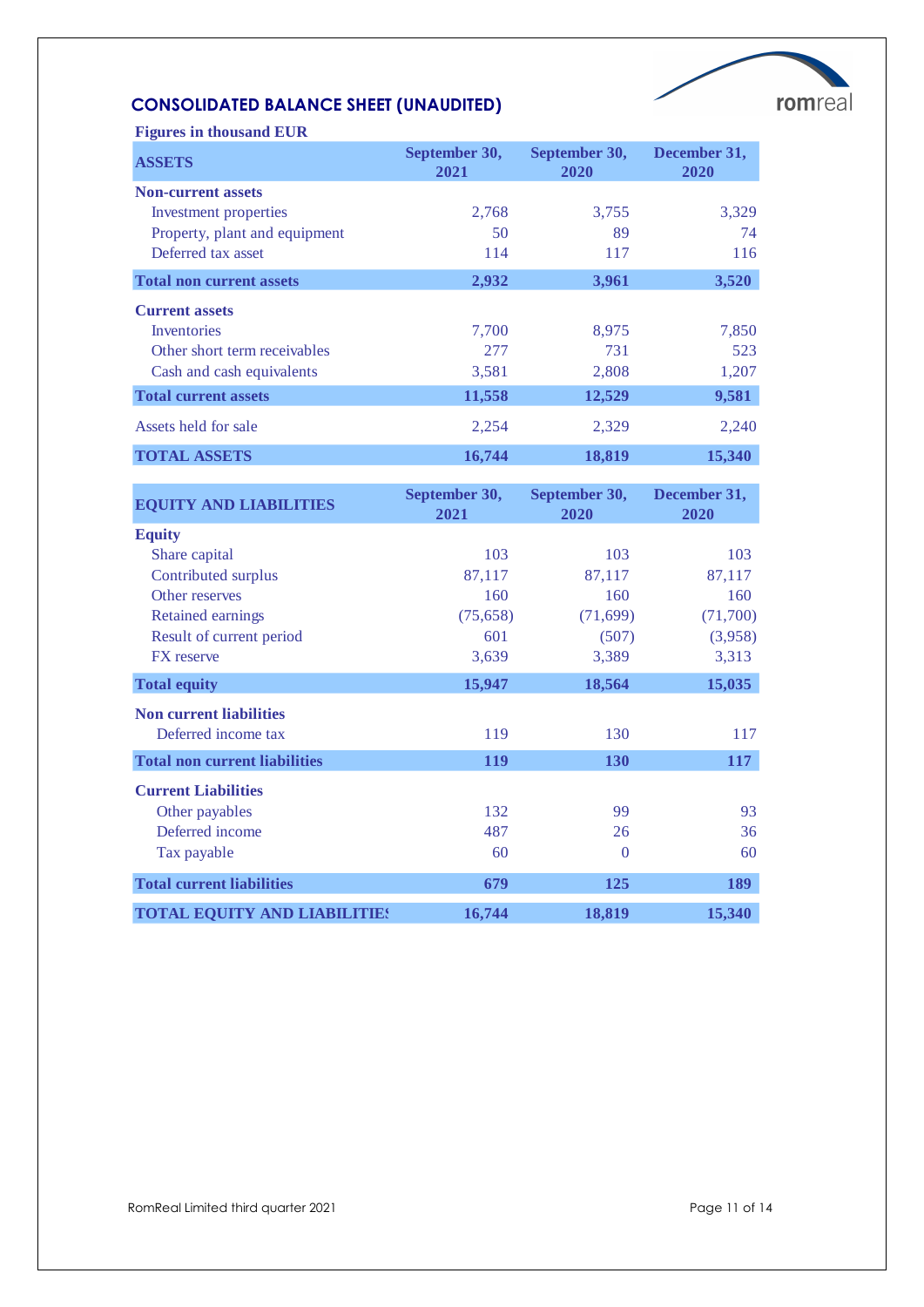

### **STATEMENT OF COMPREHENSIVE INCOME (UNAUDITED)**

**Figures in thousand EUR**

|                                                           | September 30,<br>2021 | December 31.<br>2020 | September 30,<br><b>2020</b> |
|-----------------------------------------------------------|-----------------------|----------------------|------------------------------|
| <b>Profit for the year</b>                                | 601                   | (3,958)              | (507)                        |
| Other comprehensive income                                |                       |                      |                              |
| Exchange differences on translation of foreign operations | 250                   | 693                  | 689                          |
| Other comprehensive income for the year, net of tax       | <b>250</b>            | 693                  | 689                          |
| Total comprehensive income for the year, net of tax       | 850                   | (3,265)              | 182                          |

## **CASH FLOW STATEMENT (UNAUDITED)**

**Figures in thousand EUR**

|                                                | September 30,<br>2021    | December 31,<br>2020     | September 30,<br>2020 |
|------------------------------------------------|--------------------------|--------------------------|-----------------------|
| Net cash flow from operating activities        | (545)                    | (1,891)                  | (549)                 |
| Net cash flow from investing activities        | 2.919                    | 728                      | 732                   |
| Net cash flows from financing activities       | $\overline{\phantom{a}}$ | $\overline{\phantom{a}}$ |                       |
| Net cash change during period                  | 2,374                    | (1,164)                  | 183                   |
| Cash at beginning of period                    | 1,207                    | 2.371                    | 2,371                 |
| Cash and cash equivalents at end of the period | 3,581                    | 1,207                    | 2,554                 |

### **STATEMENT OF CHANGES IN EQUITY (UNAUDITED)**

| <b>Figures in thousand EUR</b>        |                       |                             |                       |
|---------------------------------------|-----------------------|-----------------------------|-----------------------|
|                                       | September 30,<br>2021 | December 31,<br><b>2020</b> | September 30,<br>2020 |
| Equity at the beginning of the period | 15,035                | 18.501                      | 18,501                |
| Result for the period                 | 601                   | (3,958)                     | (520)                 |
| Other changes                         | 311                   | 493                         | 400                   |
| Equity at the end of the period       | 15,947                | 15,035                      | 18,381                |

RomReal Limited third quarter 2021 and the state of the Page 12 of 14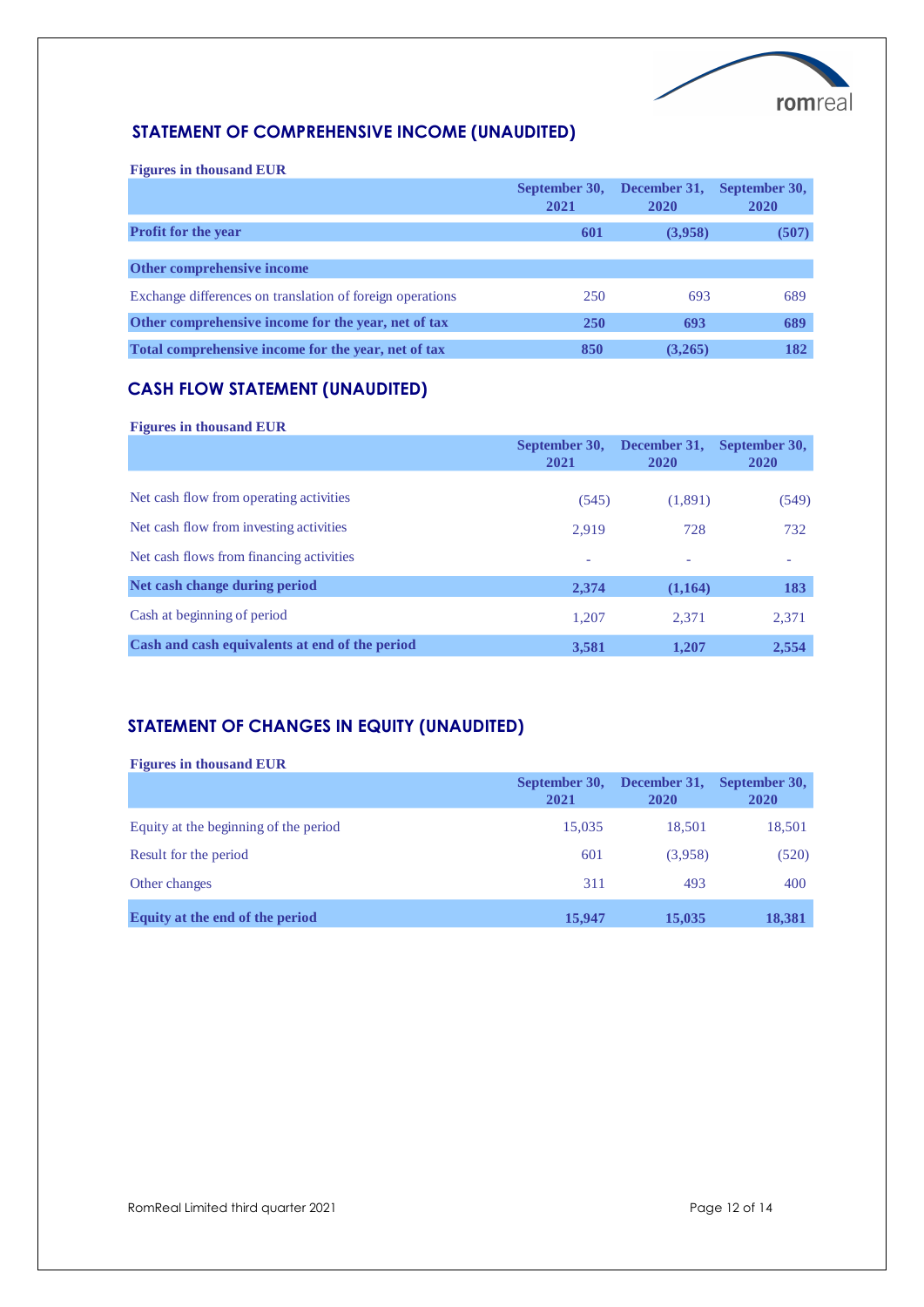

Responsibility Statement We confirm that, to the best of our knowledge, the condensed consolidated interim financial statements for the third quarter of 2021, which have been prepared in accordance with IFRS as adopted by EU and IAS 34 Interim Financial Reporting, give a true and fair view of the Company's consolidated assets, liabilities, financial position and results of operations. To the best of our knowledge, the interim report for the third quarter of 2021 includes a fair review of important events that have occurred during the period and their impact on the condensed financial statements, the principal risks and uncertainties for the remaining period of 2021, and major related party transactions.

November 25, 2021

The Board of Directors RomReal Limited Hamilton, Bermuda:

Kjetil Grønskag (Chairman & CEO), Bendt Thorkildsen (Director), Heidi Sørensen Austbø (Director)and Lacramioara Isarescu (Director)

Questions should be directed to: Kjetil Grønskag: Chairman & CEO, +44 776 775 4119